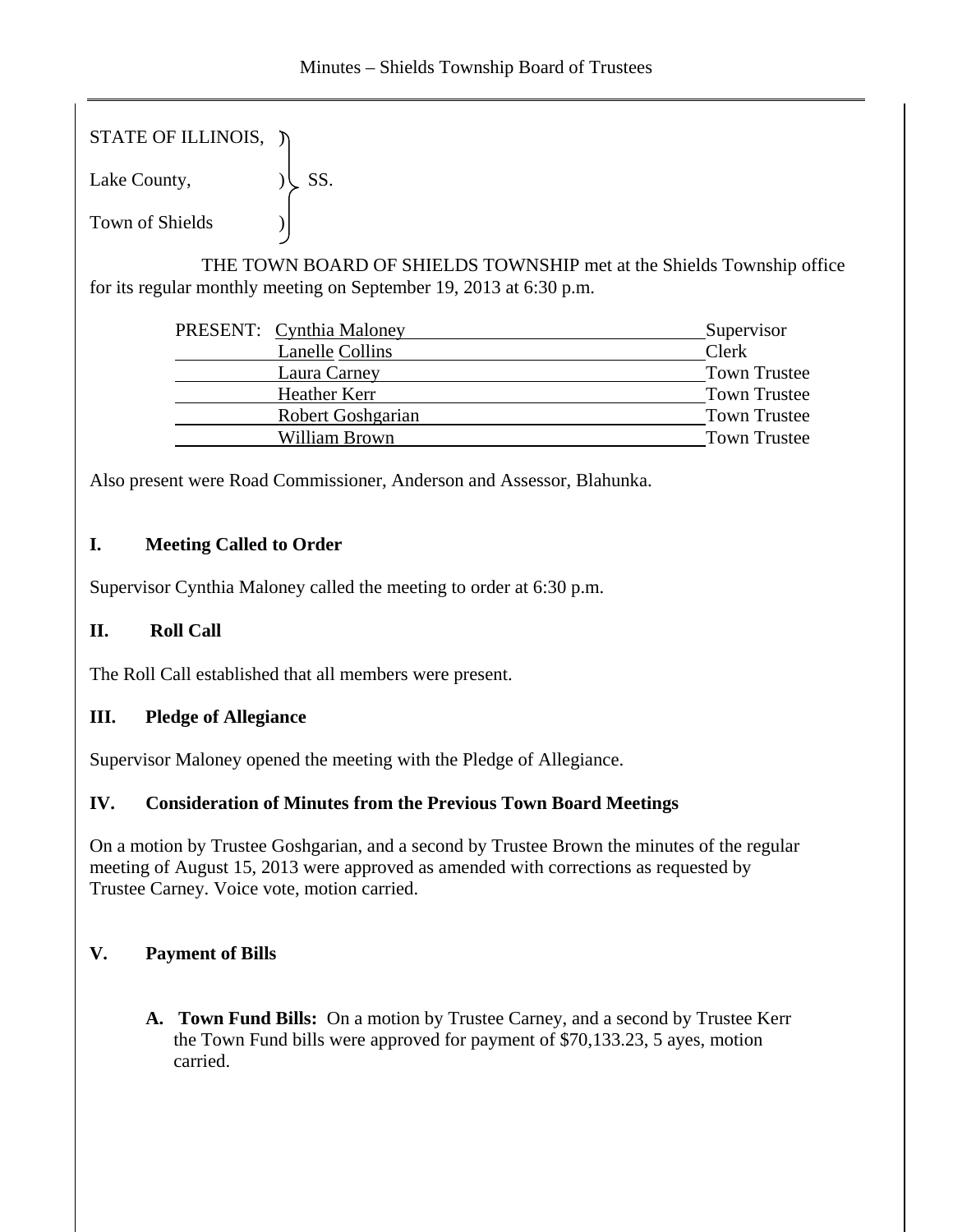### **B. Road and Bridge Bills:**

On a motion by Trustee Kerr, and a second by Trustee Goshgarian the bills were approved for payment of \$26,811.68, 5 ayes, motion carried.

### **C. General Assistance Bills:**

On a motion by Trustee Kerr and second by Trustee Goshgarian the bills for General Assistance were approved for payment of \$4808.83, 5 ayes, motion carried.

### **VI. Old Business:**

**A.** On a motion by Trustee Goshgarian and second by Trustee Brown the board approved the Memorandum to join the Lake County Coordinated Transportation Service Cooperative. Trustee Carney, stated for the record that she was in disagreement with cost of the program. Voice vote, motion carried.

**B.** Vote on hiring a Township Attorney was **tabled**. Mr. Cowen would like to hold a Q & A with board. Further discussion will take place at a later date.

**C.** Vote on approval of Phoenix Rising Board Members was **tabled**. Trustee Carney, questioned the amount of members that are allowed on the board, and urged the board to act on this as soon as possible.

# **VII. Public Comment:**

**Janice Schnobrich, 766 Mawman**: Stated that she reviewed personnel manuals of Shields Township, and her findings were that the Shields considers a 31 hour week as fulltime employment, in comparison to 3 municipalities who work a 40 hour week. Shields Township is also more generous in granting paid time off for holidays and personal days – with combined total of 120hr off per year in comparison to 112 days for North Chicago, and 96 for Lake Forest and Lake Bluff. Part time employees receive full time pay. She urged the board to update the personnel manual to reflect 40 hour work weeks, and to reduce the number of activities of the Township that are not mandated by state law as a way of reducing personnel costs and making sure that next year's budget is balanced without raising taxes.

**Dan Rogers, 610 Adelphia:** Stated that the board should look at other townships comparisons, and that comparing other municipalities is a comparison of apples and oranges.

# **VIII. New Business:**

**A.** Discussion of Report of Town Personnel Policies

#### I**X**. **Township Reports:**